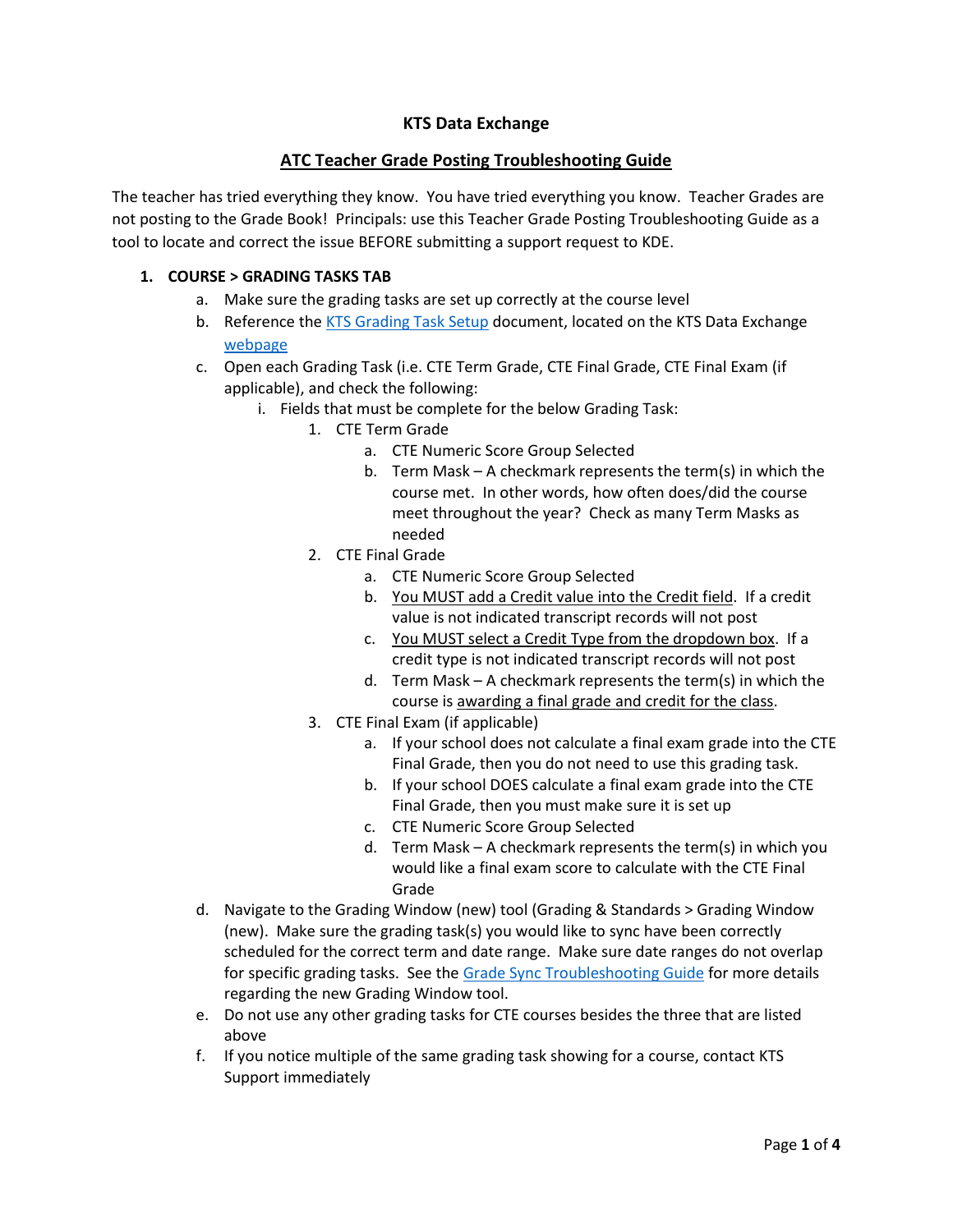### **2. COURSE > GRADE CALC OPTIONS TAB**

- a. Make sure calculation options and composites are set up correctly at the course level
- b. Reference the [KTS Grade Calc Options](https://education.ky.gov/districts/tech/sis/Documents/KTS_Grade_Calc_Options_Setup.pdf) document, located on the KTS Data Exchange [webpage](https://education.ky.gov/districts/tech/sis/Pages/KSIS-KTS-Data-Exchange.aspx)
- c. Click on the Fill Options button (top left corner, under the Save button
	- i. For the dropdown under Fill Calculation Type, select "In Progress"
	- ii. For the \*Grading Scale" dropdown, select CTE Grading Scale
	- iii. Click OK
- d. Locate the CTE Final Grade for your end of year term (i.e. Q4 CTE Final Grade)
	- i. Check the box under the Composite column next to the above described CTE Final Grade grading task.
	- ii. This will populate an area to select Child Tasks and indicate a Weight for those.
		- 1. Weights should always equal to 100%
		- 2. Child Task and Weight Setup Examples:
			- a. If your Q4 CTE Final Grade is compiled of a composite of Q3 CTE Term, Q4 CTE Term and Q4 CTE Final Exam, you would set the Composite up as follows:
				- i. Child Task: Q3 CTE Term Grade, Weight: 40.000
				- ii. Child Task: Q4 CTE Term Grade, Weight: 40.000
				- iii. Child Task: Q4 CTE Final Exam, Weight: 20.000
			- b. If your Q4 CTE Final Grade is compiled of a composite of Q1 CTE Term, Q2 CTE Term, Q3 CTE Term and Q4 CTE Term, you would set the Composite up as follows:
				- i. Child Task: Q1 CTE Term Grade, Weight 25.000
				- ii. Child Task: Q2 CTE Term Grade, Weight: 25.000
				- iii. Child Task: Q3 CTE Term Grade, Weight: 25.000
				- iv. Child Task: Q4 CTE Term Grade, Weight: 25.000
			- c. If your Q4 CTE Final Grade is compiled of a composite of Q3 CTE Term and Q4 CTE Term, you would set the Composite up as follows:
				- i. Child Task: Q3 CTE Term Grade, Weight: 50.000
				- ii. Child Task: Q4 CTE Term Grade, Weight: 50.000
			- d. If your Q4 CTE Final Grade is compiled of a composite of only the Q4 CTE Term Grade, you would set the Composite up as follows:
				- i. Child Task: Q4 CTE Term Grade, Weight: 100.000
	- iii. Be sure to Save the Grade Calc Options record when finished with your modifications

#### **3. PUSH TO SECTIONS**

- a. At the top of the Course tab, select the Push to Sections button
- b. A pop-up box will populate providing notification of the course data that will be pushed, and a list of the sections in which the data will be pushed. Click the Push button on this pop-up notification

#### 4. **CAMPUS INSTRUCTION > GRADE BOOK > SETTINGS**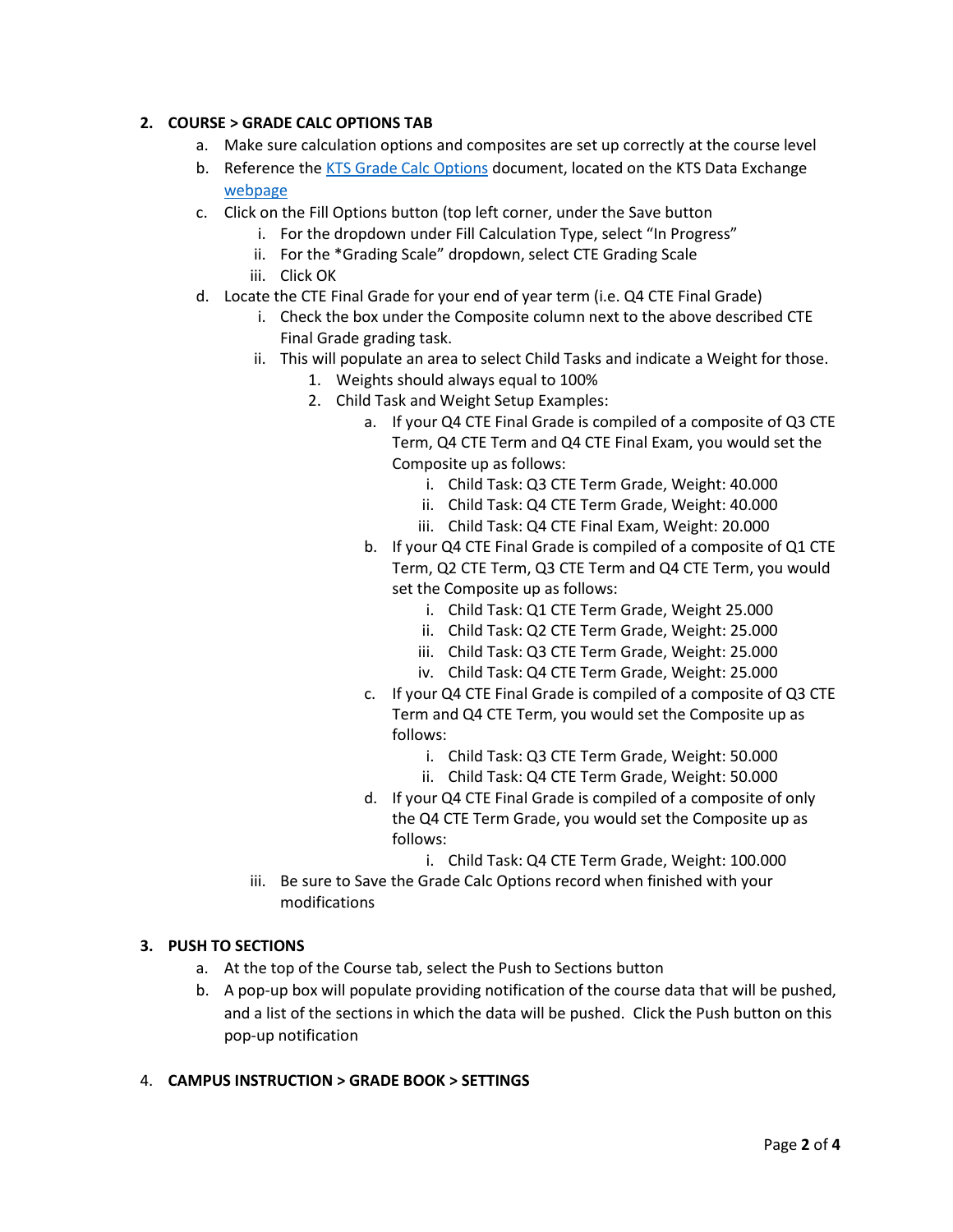- a. When course level modifications have been made to grade calculations and composites, this sometimes calls for a "refresh" of the teacher's Grade Book. You will know a "refresh" is needed if the teacher is not able to post grades even after verifying steps 1- 3 above. You will also know a "refresh" is needed if you do not see any In Progress or Posted grades calculating and populating in those Grade Book columns.
- b. In Campus Instruction > Grade Book, select Grade Book on the left side of Campus Instruction
- c. Select the correct Term and Section from the dropdown boxes at the top of the Grade Book screen
- d. Select Settings to open the settings toggle
- e. Select the Grade Calc Options link, under the Grade Book Setup heading
- f. Click on the Fill Options button (top left corner, under the Save button
	- i. For the dropdown under Fill Calculation Type, select "In Progress"
	- ii. For the \*Grading Scale" dropdown, select CTE Grading Scale
	- iii. Click OK
- g. You should now notice grades calculating and populating in the In Progress column of the Grade Book. Click the red POST button at the top of the In Progress column, then click SAVE

### **5. CAMPUS INSTRUCTION > ASSIGNMENT OVERVIEW**

- a. Verify that all assignments have been attached to the CTE Term Grade grading task
	- i. Select Assignment Overview on the left side of Campus Instruction
	- ii. Make sure the correct Term and Section from the dropdown boxes at the top of the Grade Book screen are selected
		- 1. This view gives you a visual of all categories and assignments attached to the course/section
		- 2. All assignments should be attached to the CTE Term Grade grading task. The only exception will be if a CTE Final Exam grade is calculated into the CTE Final Grade composite, then only in this case would one assignment be added to the CTE Final Exam grading task to house the final exam score
		- 3. Categories and Assignments should NEVER be attached to the CTE Final Grade grading task

# **6. CONTACT KTS SUPPORT AFTER FOLLOWING STEPS 1-5**

- a. If the "refresh" (# 4) and verification of assignment location (# 5) still does not allow you to post grades, contact KTS Support with the following information:
	- i. Course/Section number
	- ii. Teacher Name
	- iii. The grading task you are trying to post to
- b. Email requests for assistance t[o ktssupport@education.ky.gov](mailto:tanya.fluke@education.ky.gov)

Please remember: